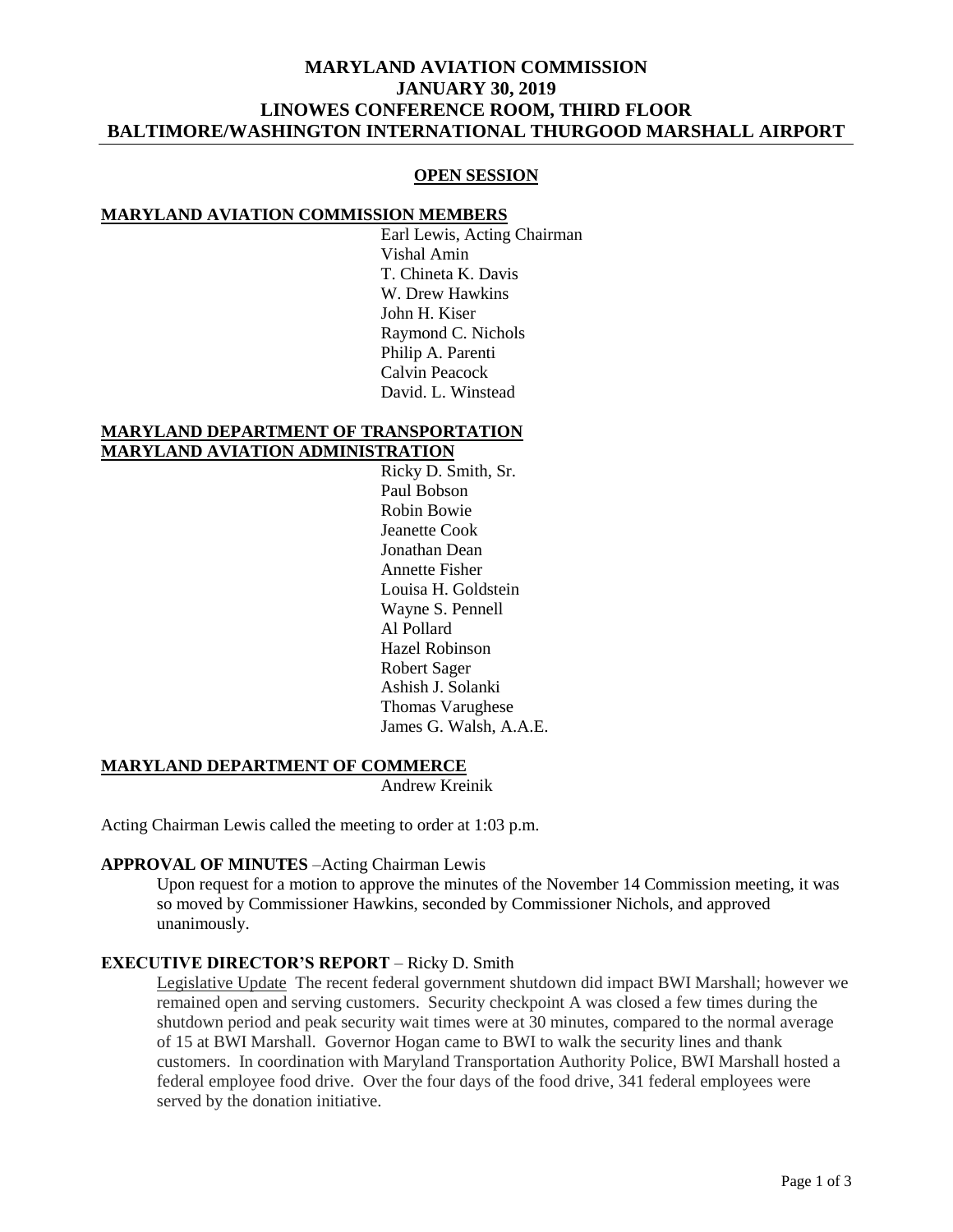# **MARYLAND AVIATION COMMISSION JANUARY 30, 2019 LINOWES CONFERENCE ROOM, THIRD FLOOR BALTIMORE/WASHINGTON INTERNATIONAL THURGOOD MARSHALL AIRPORT**

MDOT MAA has provided four items to the Secretary's Office as federal funding priorities:

- BWI Marshall Air Traffic Control Tower
- Martin State Airport Air Traffic Control Tower
- Taxiway  $F Phase 1$
- Noise Mitigation Program

State budget hearings are scheduled for January 31 and February 4.

Traffic Statistics BWI Marshall had another record year for passengers in 2018; however there are signs in the first quarter of 2019 of a slowdown due to the economy.

### **PLANNING & ENGINEERING**– Thomas Varughese

Key Projects Update The Concourse E Extension Building, is a six-gate extension to the Concourse. The project received approval from the Maryland Board of Public Works February 8, 2017. The extension opened August 1, 2018 and the project is substantially complete. The Concourse B Apron Pavement Reconstruction project replaces the existing concrete apron. The project is anticipated to be complete in Spring 2019. Reconstruction of Taxiway B received Notice to Proceed in November 2018 and work will begin in March 2019. The five-gate extension to Concourse A in design with construction completion expected in Spring 2020.

## **BWI OPERATIONS & MAINTENANCE** – Wayne Pennell

Runway Closures Mr. Pennell discussed a recent incident of a runway closure due to a centerline light can coming loose because of a bolt failure. Scheduled maintenance occurs regularly on the runways, typically between 1:30 a.m. and 4:30 a.m. and other runway closures for maintenance are distributed to airlines a year in advance. However, due to the design of BWI Marshall's intersecting runways, unanticipated incidents can have a serious impact on operations. Following the recent incident, BWI Marshall conducted inspections on these types of light cans to ensure they are secure and properly torqued.

### **MTN OPERATIONS & MAINTENANCE** – Al Pollard

Aircraft operations for December increased 11% over last December. Fuel sales also increased by 4% for the month.

### **BUSINESS DEVELOPMENT& MANAGEMENT REPORT** – James Walsh

Financial Results – H1 FY 2019 For the first half of Fiscal Year 2019, both operating and nonoperating revenues have increased. A large portion of the increase in operating revenues is related to transportation network company fees, while the increase in non-operating revenues is passenger facility and customer facility charges. To date, 36% of the appropriation has been spent, which is on trend with this time last fiscal year. The upcoming projects to be financed include the \$36 million BWI Marshall shuttle bus replacement, \$50 million for the aircraft maintenance facility infrastructure, \$70 million for Concourse A improvements, and \$600 million for the Concourse A/B baggage handling system.

# **MARKETING & AIR SERVICE DEVELOPMENT** – Annette Fisher/Paul Bobson

Air Service Update Frontier Airlines will launch four times weekly Denver service in March and three times weekly Orlando service in April. For Spring 2019, Air Canada has announced a second daily Montreal service. Spirit Airlines will launch daily service to three new markets on February 14: Jacksonville, San Juan, and Austin. On May 2, they will launch daily service to Raleigh-Durham, to increase to twice daily beginning May 16. Allegiant will begin twice weekly service to